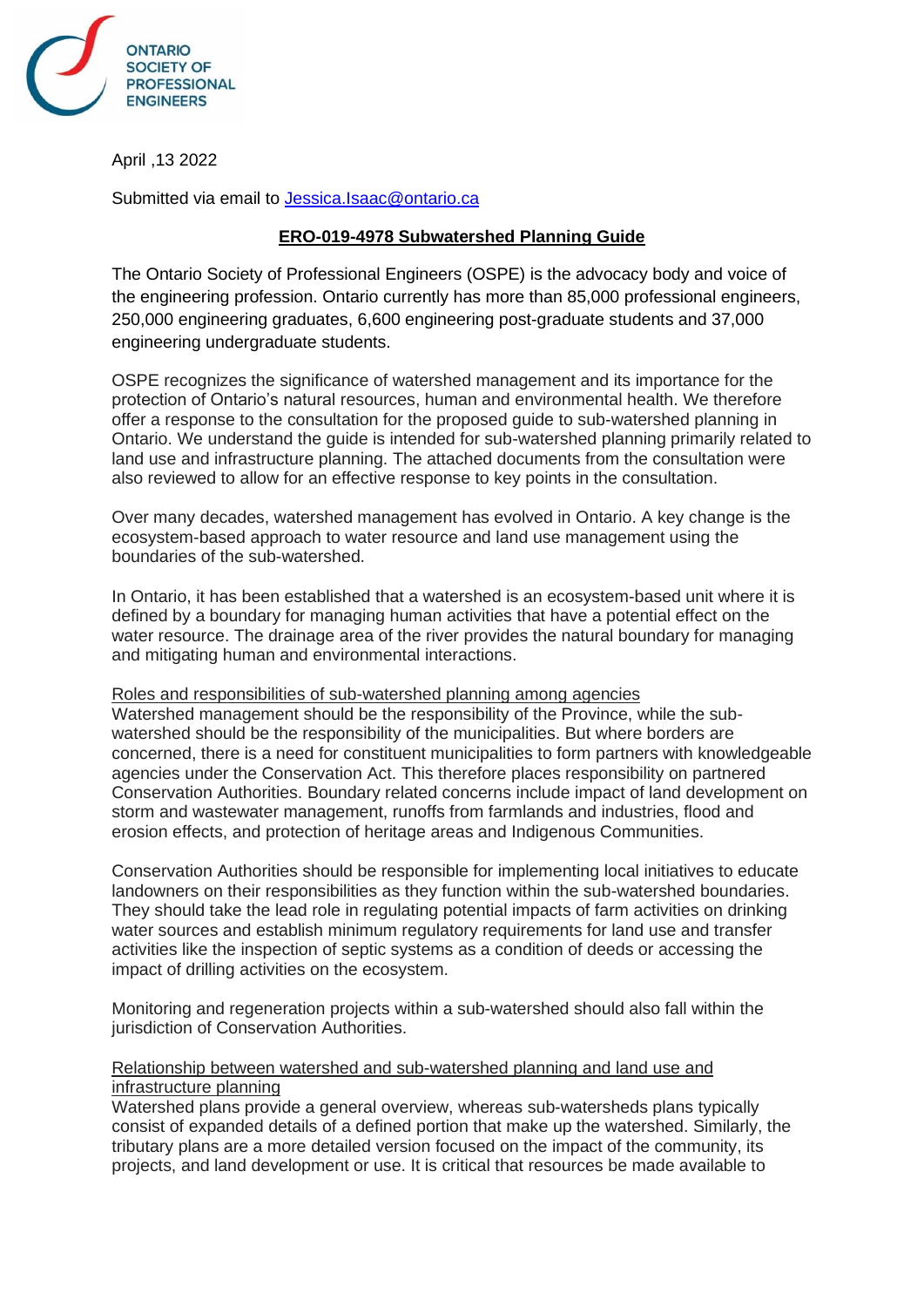

facilitate alignment of subwatershed planning, monitoring and reporting measures throughout the complete watershed.

Page 9 of the Draft Sub-watershed Planning Guide illustrates an idealized path and relationship for watershed and sub-watershed plan / study, consideration should be given to including Indigenous Communities.

## Purpose and principles of sub-watershed planning

The key purpose of sub-watershed planning is protection and regeneration of the natural resource and developing regulatory frameworks to administer them. Like the watersheds of the Ontario Greenbelt, the policy options are to preserve, protect, and restore the watershed. Most watershed projects are driven by urban development pressures. Some are development projects while others are initiated to address general management issues, rehabilitation or regeneration needs. The shift to the eco-based system is a more strategic approach than the traditional reactive approach.

Setting the stage and aligning interests involve data collection, identifying partners and working with them. Boundaries will often cross municipalities and regions. In this case, municipalities and agencies of different intents (e.g., fishery biologists, water quality experts, soil engineers) need to work together by forming partnerships agencies from their constituent municipalities under the Conservation Act. A Conservation Authority can initiate plans and policies through which the protection of boundaries can be enforced.

## Recommended steps, approach, and best practices for undertaking sub-watershed planning

The logical and efficient approach to carry out watershed planning is to begin with the watershed plan, then develop a sub-watershed and then further details can be developed in tributary plans and environmental site plans. However, in practice (mostly due to financial constraints), many municipalities and Conservation Authorities develop sub-watershed plans then later integrate them into the overall watershed plan. Perhaps some level of flexibility is required in the draft guide for this.

There has been more focus and attention on the planning part of the management cycle in the Province than on implementation, monitoring, and review. Consideration should be given to standardized review periods where evaluation can be carried out to understand the successes, and lessons learned (across watersheds), so that identified best practices may be incorporated into sub-watershed plan updates.

## Best Practices for Stakeholder and Indigenous community engagement in the subwatershed planning process

Indigenous community engagement is consistent with the concept of watershed management as a comprehensive tool for planning water and land use in relation to the environment, and the social and economic well-being of the communities within the watershed. A great deal of information like ecological changes with time, and regeneration needs, can be drawn from the historic and contemporary observations of Indigenous communities. Such observations may guide modelling and simulations for predictions, and in defining measures of watershed health and/or regeneration objectives.

The guidance document should comment on Indigenous community cultural use of watershed flora and fauna, and ensuring that watershed planning ensures the sustainability of the watershed system in supporting key flora and fauna.